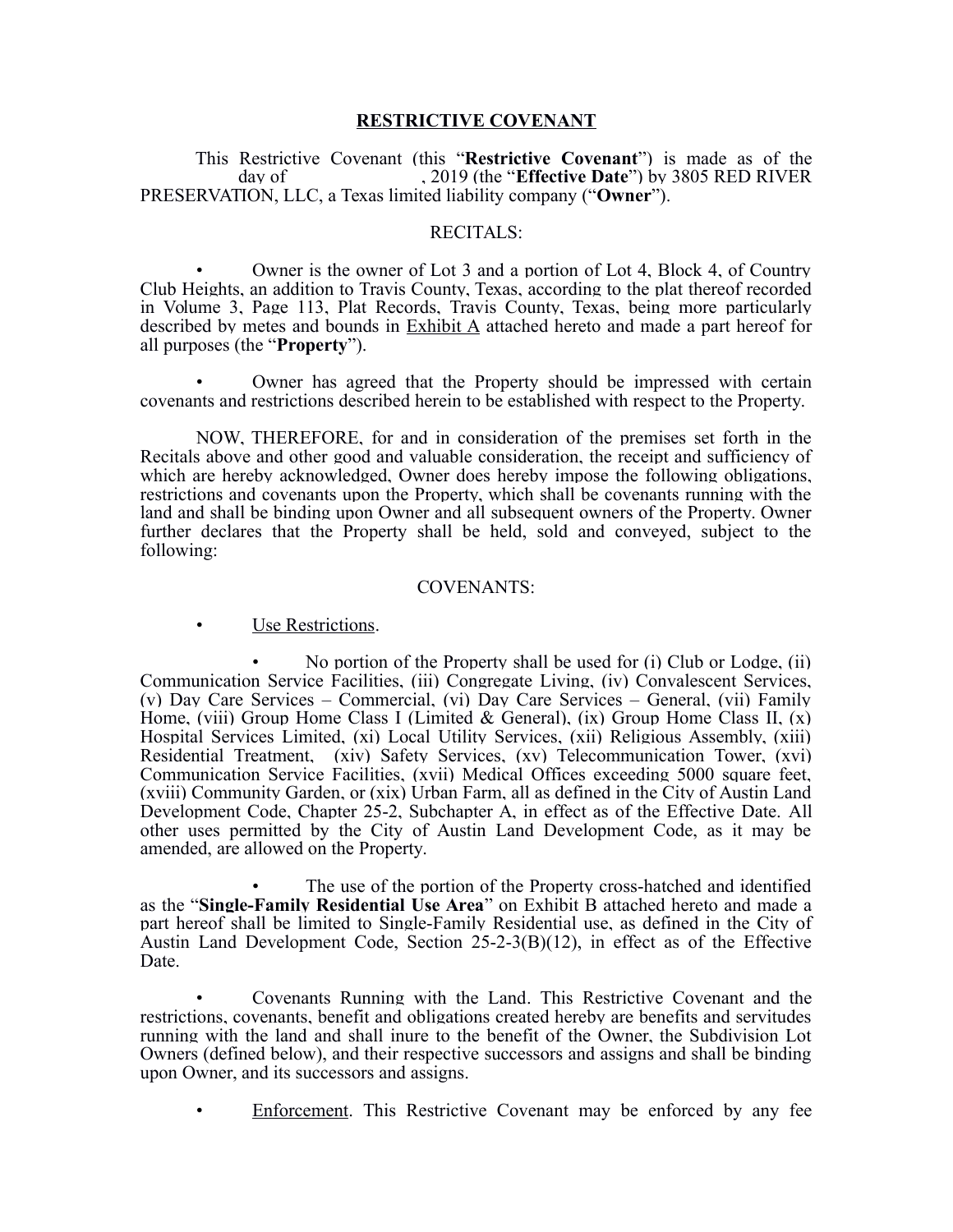simple owner of a subdivision lot in Country Club Heights, an addition to Travis County, Texas, according to the plat thereof recorded in Volume 3, Page 113, Plat Records, Travis County, Texas (collectively, the "**Subdivision Lot Owners**") as their sole and exclusive remedy, through a claim for injunctive relief.

Partial Invalidity. If any part of this Restrictive Covenant or any of the foregoing covenants is declared invalid, by judgment or court order, the same shall in no way affect any of the other provisions of this Restrictive Covenant, and such remaining portion of this Restrictive Covenant shall remain in full effect.

• Modifications. This Restrictive Covenant may be modified, amended or terminated only by joint written action of both (a) a majority of the Subdivision Lot Owners and (b) the owner(s) of the Property, or the portion thereof, subject to the modification, amendment or termination, at the time of such modification, amendment or termination.

• Term. The term ("**Term**") of this Restrictive Covenant shall be fifty (50) years from the Effective Date hereof. Upon the expiration of the Term, this Restrictive Covenant shall automatically renew for consecutive 10-year periods unless terminated pursuant to Section 5.

• No Third Party Beneficiaries. The provisions of this Restrictive Covenant are for the exclusive benefit of Owner and the Subdivision Lot Owners and their successors and assigns, and not for the benefit of any third person, nor shall this Restrictive Covenant be deemed to have conferred any rights, express or implied, upon any third person or the public.

• Controlling Law. The laws of the State of Texas shall govern this Restrictive Covenant. Venue for all purposes shall be Travis County, Texas.

## [SIGNATURE APPEARS ON THE FOLLOWING PAGE] [SIGNATURE PAGE TO RESTRICTIVE COVENANT]

EXECUTED to be effective on the Effective Date.

#### **OWNER:**

## **3805 RED RIVER PRESERVATION,**

**LLC**,

STATE OF TEXAS

COUNTY OF TRAVIS §

|  |  | a Texas limited liability company |
|--|--|-----------------------------------|
|  |  |                                   |

| Name:  |  |
|--------|--|
| Title: |  |
|        |  |
|        |  |
|        |  |

| <b>This</b> | instrument was acknowledged before me on the |      |  |  |  | dav |     |
|-------------|----------------------------------------------|------|--|--|--|-----|-----|
|             |                                              | 2019 |  |  |  |     | the |